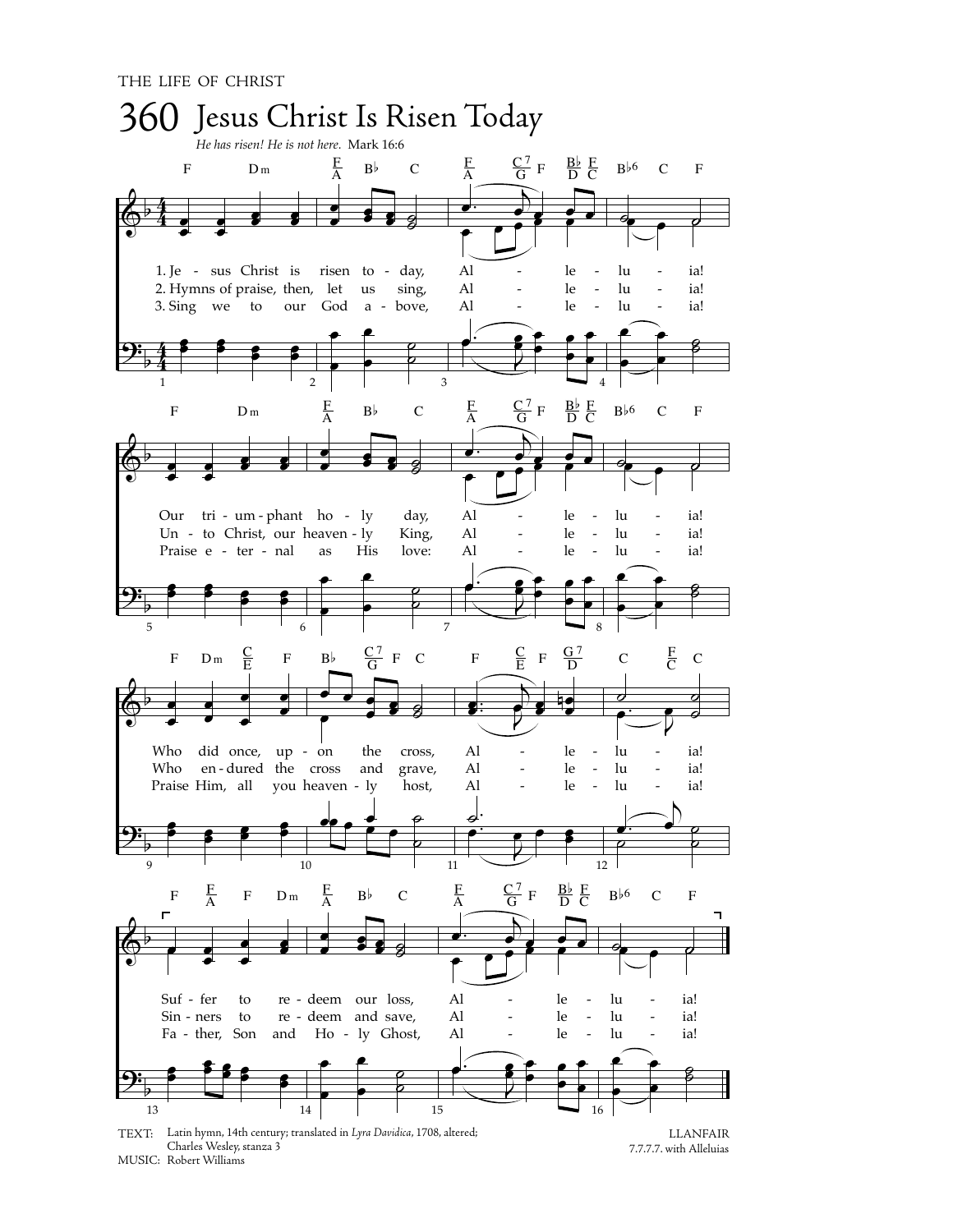**EASTER** 

Thine Is the Glory

122

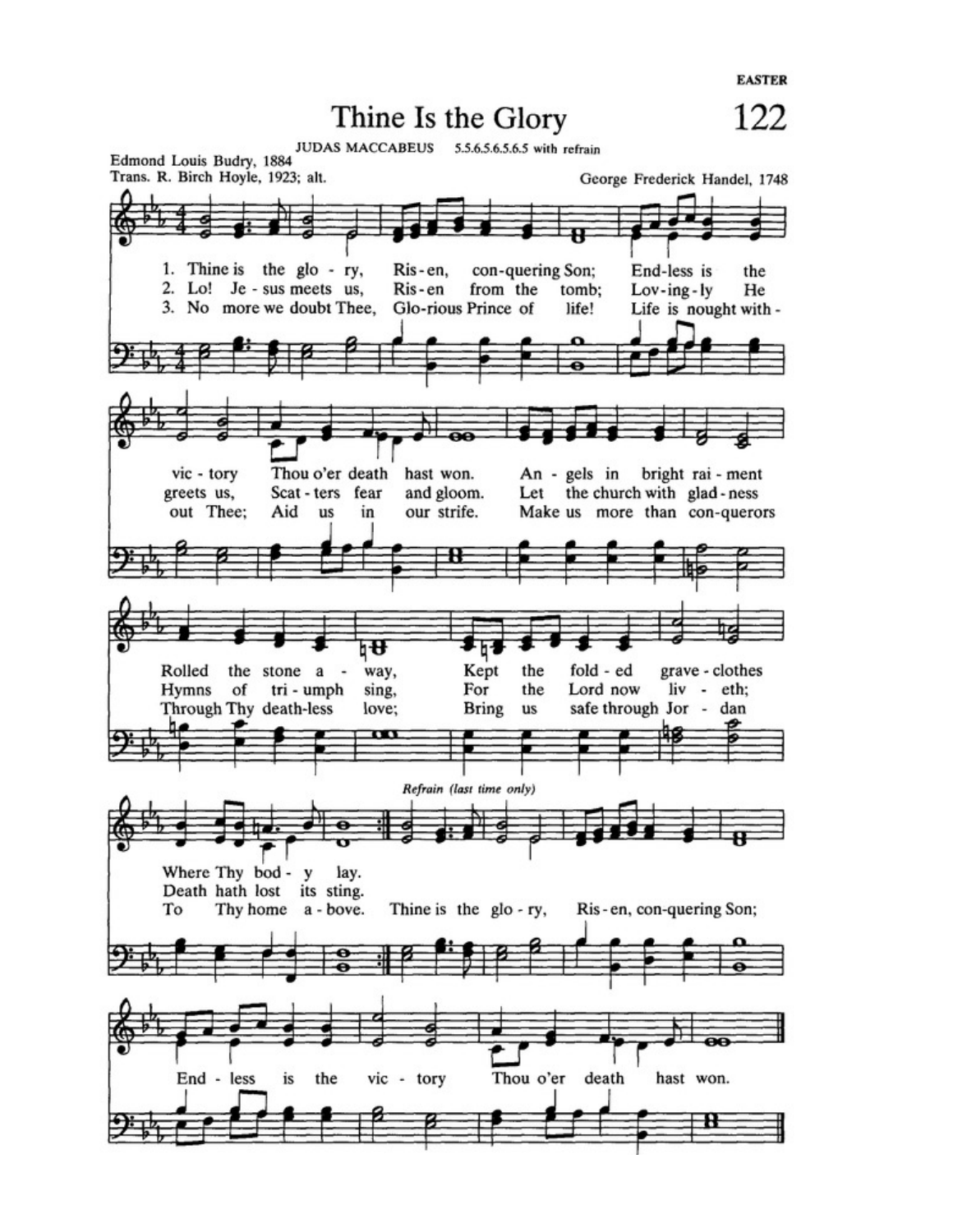

Descant © Copyright 1986 by Word Music (a div. of WORD MUSIC). All rights reserved. Used by permission.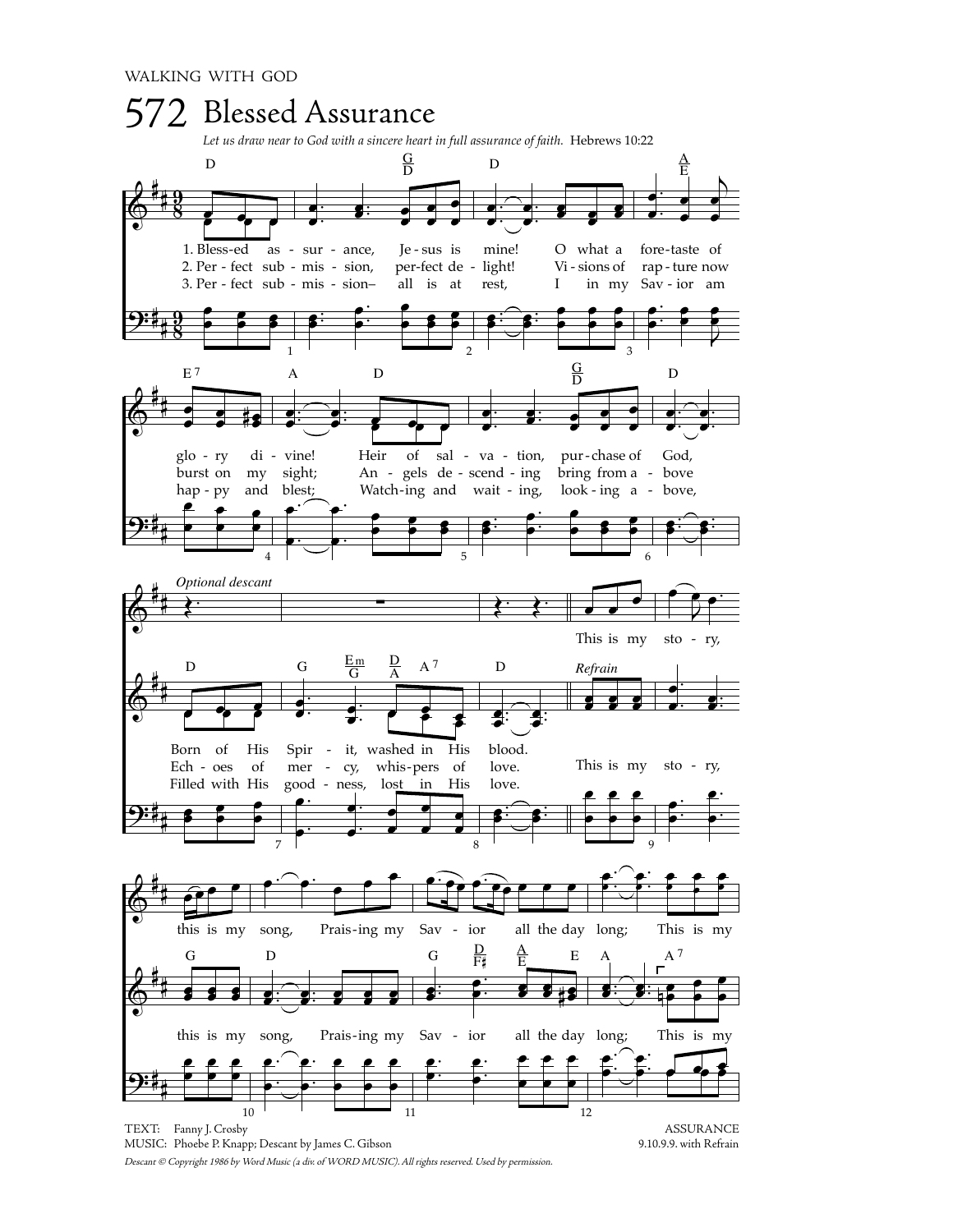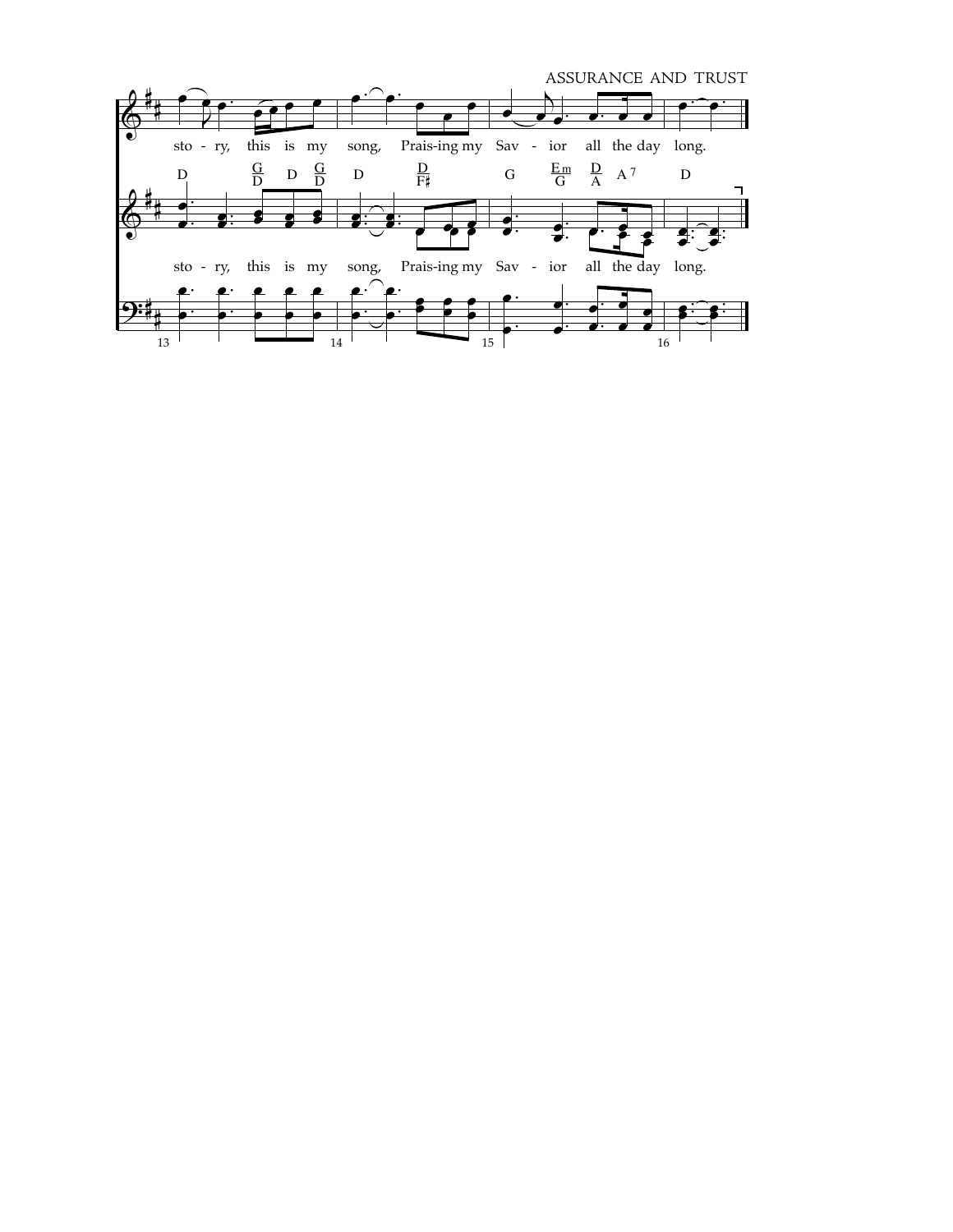**JESUS CHRIST** 



## I Danced in the Morning

SIMPLE GIFTS Irregular with refrain



American Shaker melody Harm. Sydney Carter, 1963



Text and Music: C Copyright 1963 by Galliard, Ltd. All rights reserved. Reprinted by permission of Galaxy Music Corp., Boston,